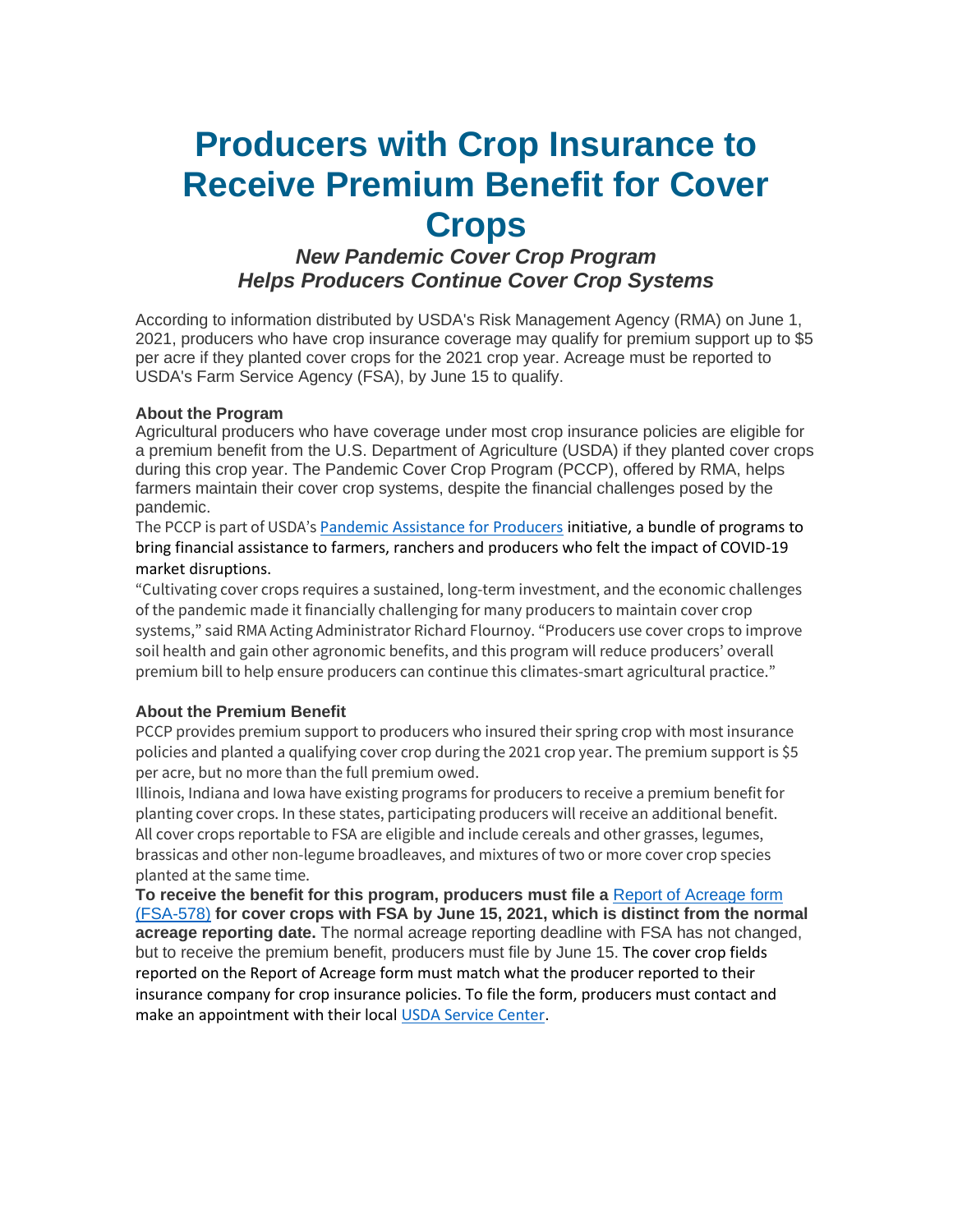# **Frequently Asked Questions**

Last updated June 1, 2021

### **Q. What is the Pandemic Cover Crop Program (PCCP)?**

A. The [Pandemic Cover Crop Program](https://www.farmers.gov/node/29180) is a new program established by USDA to help producers maintain their cover crop systems amid a financially challenging year because of the pandemic. PCCP is part of USDA's Pandemic Assistance for Producers initiative, through which USDA is establishing new programs and efforts to bring financial assistance to farmers, ranchers and producers who felt the impact of COVID-19 market disruptions.

PCCP provides premium support to eligible producers who insured their spring crop with most insurance policies and planted a qualifying cover crop during the 2021 crop year. The premium support is \$5 per acre, but no more than the full premium owed.

#### **Q. What is a qualifying cover crop?**

A. All cover crops reportable to the Farm Service Agency (FSA) are eligible, which includes cereals and other grasses, legumes, brassicas and other non-legume broadleaves, and mixtures of two or more cover crop species planted at the same time. For more information see [FSA](https://www.fsa.usda.gov/Internet/FSA_File/2-cp_r16_a12.pdf)  [Handbook 2-CP.](https://www.fsa.usda.gov/Internet/FSA_File/2-cp_r16_a12.pdf)

#### **Q. Does acreage insured under the Annual Forage program qualify as a cover crop?**

No, crops insured as Annual Forage do not qualify as cover crops.

### **Q. What is a spring crop?**

A. Spring crop means insured crops reported for the 2021 crop year with a Federal crop insurance acreage reporting date of April 15, 2021, to August 15, 2021, in accordance with the crop insurance policy.

Crops insured under Whole Farm Revenue Protection, Supplemental Coverage Option, Enhanced Coverage Option, and Hurricane Insurance Protection - Wind Index policies or endorsements are not eligible for the program. Underlying policies are eligible for PCCP.

Stacked Income Protection Plan (STAX) and Margin Protection (MP) policies are only eligible when insured as a standalone policy. STAX and MP endorsements to underlying policies are not eligible.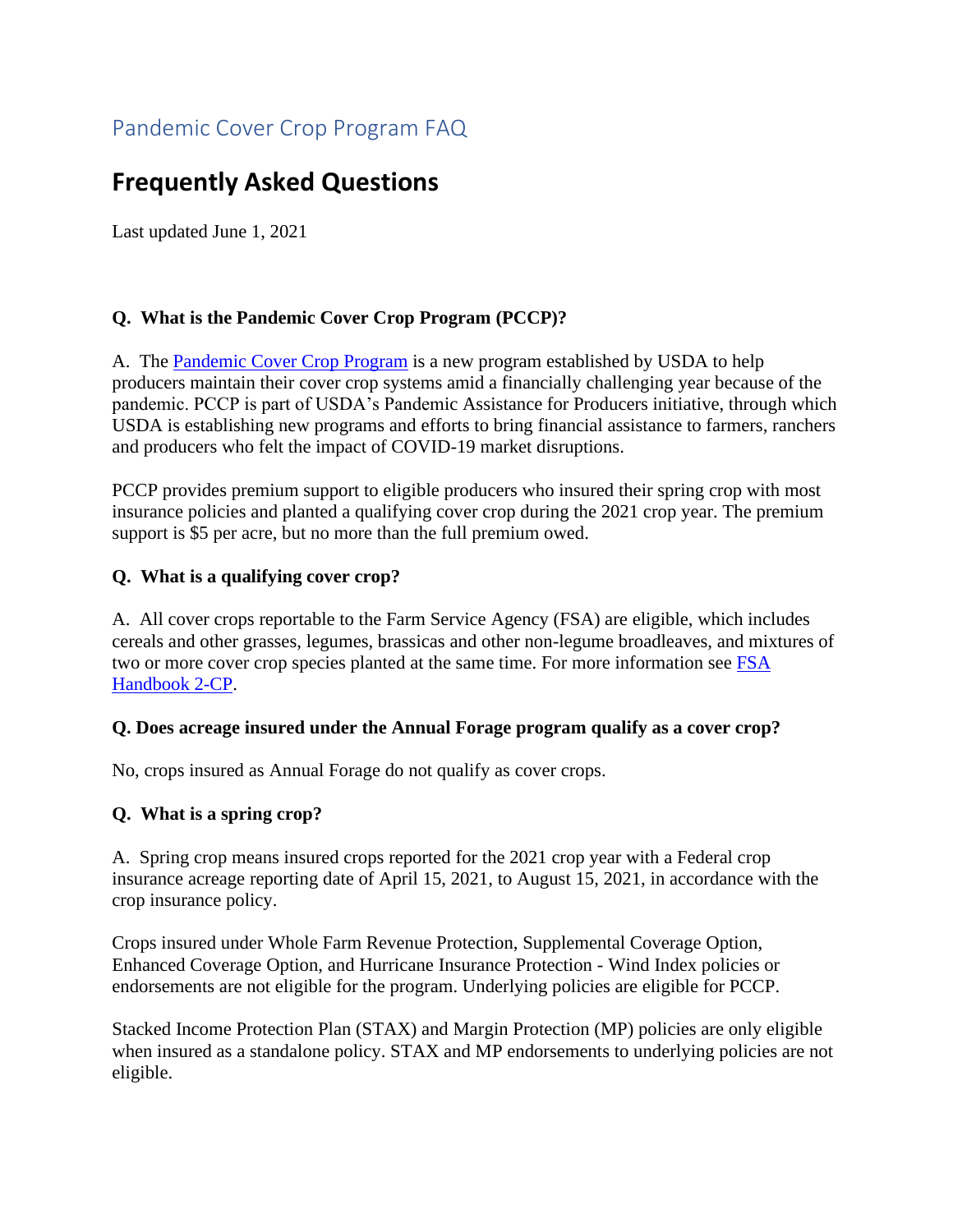#### **Q. What acres are eligible for the program?**

A. The program covers insured acres planted to a qualifying cover crop during the 2021 crop year. To receive the benefit for this program, producers must file a [Report of Acreage form](https://www.farmers.gov/sites/default/files/2021-05/fsa0578manual-190822v01-uni.pdf)  [\(FSA-578\)](https://www.farmers.gov/sites/default/files/2021-05/fsa0578manual-190822v01-uni.pdf) with their cover crops identified with FSA by June 15, 2021, which is distinct from the normal acreage reporting date. The cover crop fields reported on the Report of Acreage form must match what the producer reported to their insurance company for crop insurance policies. This form should be filed with your local FSA county office. Producers can find contact information for their local office at [farmers.gov/service-locator.](http://www.farmers.gov/service-locator)

#### **Q. How is the premium support amount calculated?**

A. The premium support is \$5 per acre, but no more than the full premium owed.

#### **Q. How will producers receive the premium support?**

A. The Federal Crop Insurance Corporation and Approved Insurance Providers (AIPs) will account for the amount when calculating total producer premium due. AIPs will adjust participant bills accordingly.

#### **Q. How do I sign up?**

A. No sign-up is required. You will automatically receive the benefit if you report qualifying cover crops on the [Report of Acreage form \(FSA-578\)](https://www.farmers.gov/sites/default/files/2021-05/fsa0578manual-190822v01-uni.pdf) by June 15, 2021.

#### **Q. What is the deadline to have my cover crops reported on the Report of Acreage form (FSA-578) and participate in PCCP?**

A. June 15,2021. You still have until the normal acreage reporting date at FSA to report your cover crops, however any cover crop acreage reported after that date will not receive a PCCP benefit.

#### **Q. Does this change the acreage reporting date for crop insurance or any other insurance program rules?**

A. No, your acreage reporting date, reporting requirements, and all other terms of your policy are not affected by PCCP. The program simply pays a portion of your premium on your behalf.

### **Q. Do I need to give my FSA-578 to my agent?**

A. No, but providing a copy to ensure your fields match on your crop insurance acreage report is advised. You will only receive the benefit if the fields match on both acreage reports.

#### **Q. What if I report my crop insurance acreage using precision ag instead of a CLU?**